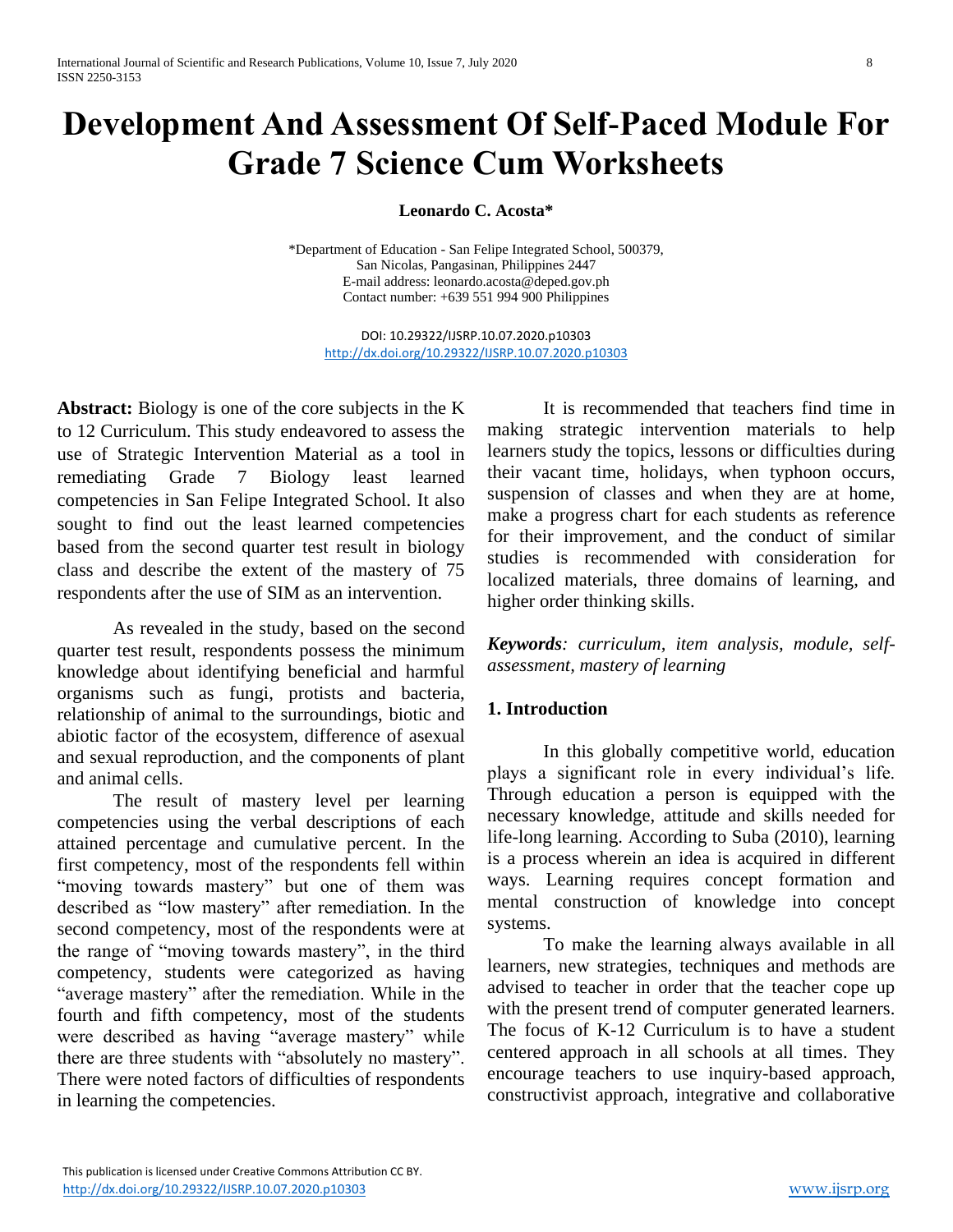method of teaching as a strategy to meet the desired goal of DepEd Curriculum (deped.resources, 2015).

However, school days these past few years were loaded with so many activities and concerns. There are also yearly holidays that teachers observed every month that they need to follow. Aside from this, teachers are required to attend different seminars to upgrade their knowledge and be updated in all new regulations and memoranda to follow. Learners were also trained in different subjects to be the contestants in quiz bee contests, sports meet, school camping, etc. Due to these reasons, the desired learning competencies cannot be mastered in a short period of time. There is not enough time to teach the other competencies in just few days.

Moreover, learners have poor performance in Science based from the mean percentage score of the last quarter. Learners in this generation are more addicted to gadgets, mobile games and social media. Learning difficulties may be attributed to different factors like the environment, technology, peers, parents and even the school. Structure of the school with limited resources and learning materials can affect the learning needs of the students. Distance of school from home of the learners may also a factor to cope learnings. This is the reason why the researcher was encouraged to make a Strategic Intervention Material in Grade 8 Biology subject. The purpose is not only to help the students to keep up with the lesson but also to help them to learn and remediate the learning competencies.

Biology subject is a major subject that focuses on the discussions and experimentation taught in sixty minutes (one hour). The teacher should be flexible to facilitate the learning to ensure that learners will understand the lesson in a few days. In addition, some of the learning competencies are pre-requisite knowledge to understand the learning competency in the next grade level. If the teacher fails to teach other competencies, students will lack the knowledge to answer formative, summative and quarterly test. Thus, the performance level of students will be low.

Based from the research of Kamamia et al., (2014), mastery of subject matter is an essential skill that a teacher requires to be endowed with for it has a direct impact in teaching and learning process in schools. The learner gets maximum benefit from teacher-learner relationship that is based on teacher's competence in the delivery of subject content.

Therefore, in order that the Grade 8 students will have the mastery of the learning competencies, the researcher thought of ways to help them and one way is by providing SIMs. According to Suba (2010), it is an effective means of instruction because it is a self-paced, independent learning materials that provide learnings for immediate reinforcement of correct responses.

According to Vega et al., (2009) Strategic intervention material is an instructional material meant to reteach the concept and skills. It is a tool given to learners to help them master a competencybased skill which they were not able to develop during the regular classroom teaching with minimal intervention or guide of the teacher.

Through the use of SIMs, students will learn best especially when they discover answer for questions and problems themselves. They will learn to find their own goals and be given choices as to what and how to learn. Students learn most effectively when they feel to be a part of the intervention such as understanding on the concepts, interactive topics and discussions with summative test at the end. If the teacher provides SIM, it will serve as supplementary material to the current K to 12 resources where contextualization is a top priority (lrmds.portal, 2012).

Moreover, the study of Anderson (2012) revealed that using intervention material had assisted the learners of Biology to improve their performance in understanding the concepts of photosynthesis, respiration, mendelian, non-mendelian genetics etc. He uses of computer-based materials and exercises on concept mapping allowed these students to improve their performance significantly in answering and understanding genetic problems and concepts. Finally, Escoreal (2012) found that the use of SIM reduced the number of least mastered skills after the implementation of the intervention material in Grade 4 Science. He particularly emphasized that SIMs must be implemented to avoid pupils' marginalization. Proving that students can cope with science lessons with the teacher utilization and integration of intervention materials.

Students learned much from the intervention material or self-learning material and can work with it. They had ease receiving the instruction, interested and motivated to learn the subject, and gained significant learning using the material.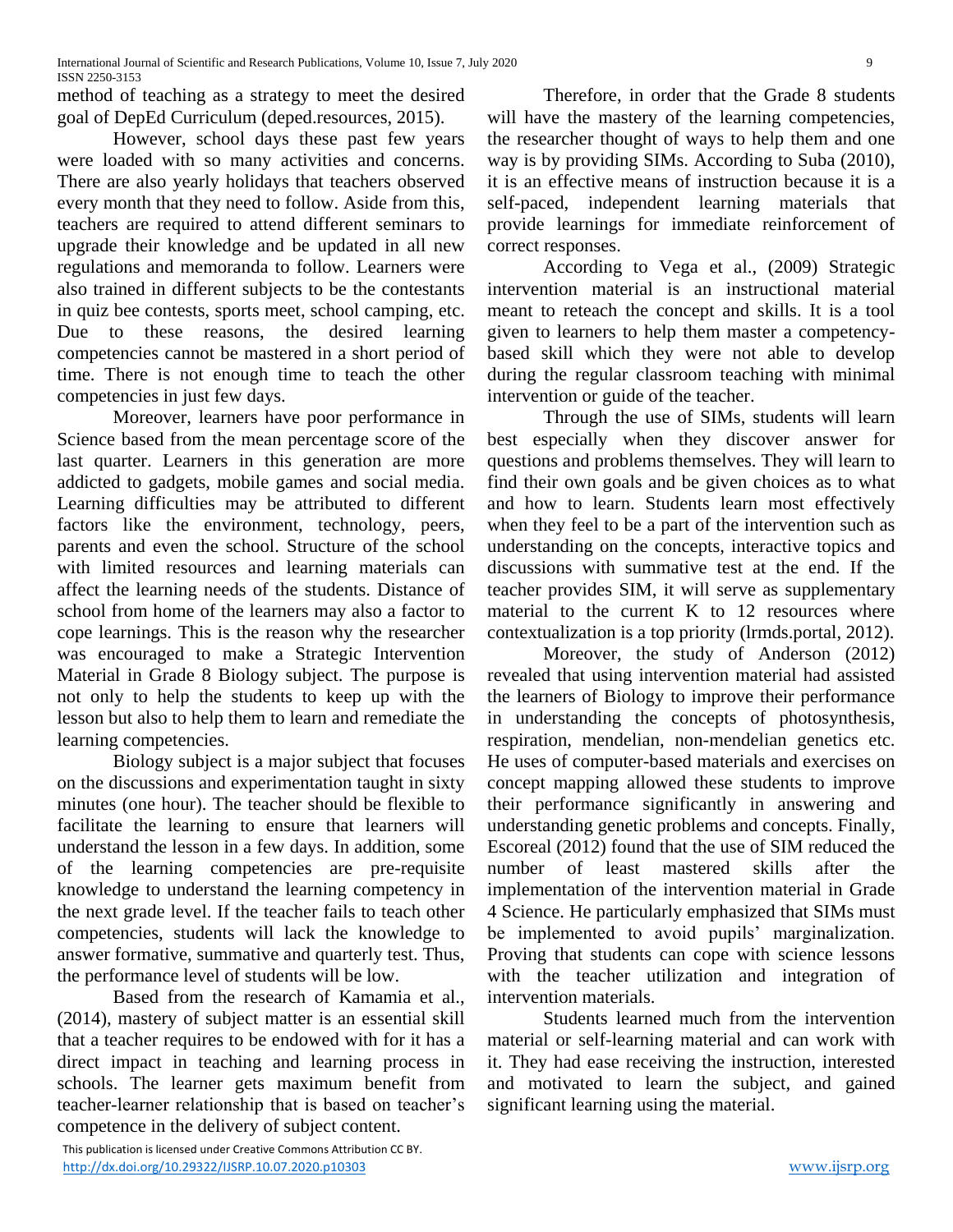According to Vega, Prieto, and Carreon (2009), "each individual must be equipped to seize learning opportunities throughout life, both to broaden knowledge, skills and attitudes, and adapt to a changing, complex and interdependent world.

The quality of student's performance remains to be the top priority of every academic institution. Aside from the National Achievement Test administered by the government, private schools seek the help of privately operated organizations such as the Center for Educational Measurement (CEM). According to its official website, CEM achievement tests are designed to measure academic stability and achievement of students in English, Reading/ Pagbasa, Mathematics, Science, Araling Panlipunan, and Filipino.

# **Biology as a Subject**

According to Geleta et al., (2008), biology is one of the elective subjects in the Key Learning Area (KLA) of Science Education. The Biology Curriculum serves as a continuation of the Science (S1-3) curriculum and builds on the strength of current Biology curricula. It will provide a range of balanced learning experiences through which students develop the necessary scientific knowledge and understanding, skills and processes, values and attitudes embedded in the "Life and Living" strand and other strands of science education for personal development and for contributing towards a scientific and technological world. The curriculum will prepare students for entering tertiary courses, vocation-related courses or the workforce in various fields of life science.

In order that the teacher will help the learners to deepen their understanding in learning competencies or lessons to be taught, according to Renard et al., (2016), learning competencies should give focus because today, learning happens in a classroom, with a lots of other students. The teacher teaches a lesson and goes on the next one. If a student can't master the lesson or learning material, there are many ways schools try to support those students to catch up. But since every student is more or less on the same time schedule, there are only few things you can do. At some point, you have to move on the next topic. Those that were not able to catch up, will struggle more and more, and eventually fall so far behind that it becomes impossible to catch up.

 This publication is licensed under Creative Commons Attribution CC BY. <http://dx.doi.org/10.29322/IJSRP.10.07.2020.p10303> [www.ijsrp.org](http://ijsrp.org/)

## **Mastery of Learning**

According to Renard et al., (2016), mastery of learning aims to change that, primarily by letting go of the concept that everyone is on the same time schedule. It requires more differentiated learning, giving students more time to go over the learning material, giving them extra explanation and support. And he would also eventually master the learning material, just like anybody else. He also added that mastery of learning focuses on mastering a topic before you move on to an more advanced one. The mastery approach suggests that every student is on his own track. Education would have to be personalized and learners would have private tutors and different worksheets for every learner. It sounds really new and impractical, but the truth is that, 100 years ago, there already experiments where they did mastery-based learning and saw great results. They also said it would never scale because it was logistically difficult and impractical.

When student needs to practice and get feedback, teachers can use adaptive exercises like book widgets, modules, and self-learning material. Because of providing learning materials, students can finally master the concepts while building a growth mindset, grift, and taking agency over their learning. Students do not have to focus anymore on the lecture. They can now interact with each other and get a deeper mastery over the material.

# **K-12 Science Curriculum**

According to the Department of Education, the K to 12 science curriculum will provide learners with a repertoire of competencies important in the world of work and in a knowledge-based society. It envisions the development of scientifically, technologically, and environmentally literate and productive members of society who are critical problem solvers, responsible stewards of nature, innovative and creative citizens, informed decision makers, and effective communicators. This curriculum is designed around the three domains of learning science: understanding and applying scientific knowledge in local setting as well as global context whenever possible, performing scientific processes and skills, and developing and demonstrating scientific attitudes and values. The acquisition of these domains is facilitated using the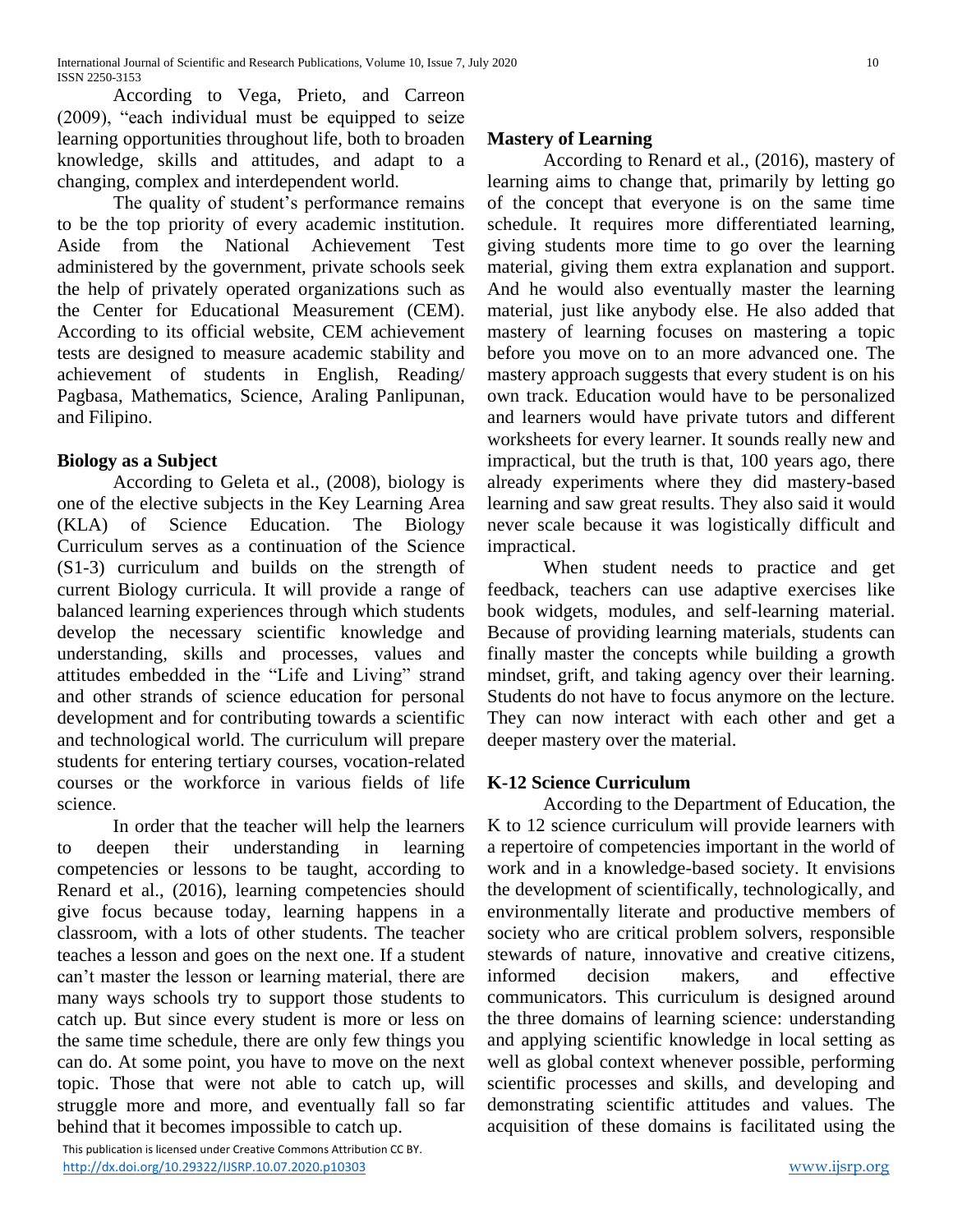following approaches: multi/interdisciplinary approach, science technology-society approach, contextual learning, problem/issue-based learning, and inquiry-based approach. The approaches are based on sound educational pedagogy namely, constructivism, social cognition learning model, learning style theory, and brain-based learning.

Science content and science processes are intertwined in the K to 12 Curriculum. Without the content, learners will have difficulty utilizing science process skills since these processes are best learned in context. Organizing the curriculum around situations and problems that challenge and arouse learners' curiosity motivates them to learn and appreciate science as relevant and useful. Rather than relying solely on textbooks, varied hands-on, minds-on, and hearts-on activities will be used to develop learners' interest and let them become active learners.

As a whole, the K to 12 science curriculum is learner-centered and inquiry-based, emphasizing the use of evidence in constructing explanations. Concepts and skills in Life Sciences, Physics, Chemistry, and Earth Sciences are presented with increasing levels of complexity from one grade level to another in spiral progression, thus paving the way to a deeper understanding of core concepts. The integration across science topics and other disciplines will lead to a meaningful understanding of concepts and its application to real-life situations.

# **Features of K-12 Curriculum in Preparing Learners' Materials**

According to DepEd Order No. 42 s. 2016, in preparing daily lesson plans, teacher's learning materials are encouraged to emphasize the feature of K to 12 Curriculum which are spiral progression, constructivism, differentiated instruction, and contextualization.

The K to 12 curriculum follows a spiral progression of content. This means that students learn concept while they are young and learn the same concepts repeatedly at a high degree of complexity as they move from one grade level to another. According to Bruner (1966) this helps the learners to organize their knowledge, connect what they know and master it. Teachers should make sure that in preparing the SIM, learners are able to revisit previously encountered topics with an increasing level of complexity and that lessons build on previous learning.

The K to 12 curriculum views learners as active constructors of knowledge. This means that in planning lessons, and creating instructional materials and intervention materials teacher should provide learners with opportunities to organize or re-organize their thinking and construct knowledge that is meaningful to them. This can be done by ensuring that lessons engage and challenge learners and tap into the learners' zone of proximal development (ZPD) or the distance between the learners' actual development level and the level of potent development. Vygotsky (1978) suggests that to do this, teachers can employ strategies and provide self-learning materials that allows collaboration among learners so that learners are varying skills can benefit from interaction with one another.

All K to 12 teachers are encouraged to differentiate their teaching in order to help different kinds of learners meet the outcomes expected in each lesson. Differentiation or differentiated instructional materials provide multiple learning opt the classroom so that learners of varying interests, abilities, and needs are able to take in the same content appropriate to their needs.

Section 5 of RA 10533 or the Enhanced Basic Education Act of 2013 states that the K to 12 Curriculum shall be learner-centered, inclusive and developmentally appropriate, relevant, responsive, research-based, culture sensitive, contextually global, and flexible enough to allow schools to localize, indigenize, and enhance the same based on their respective educational and social contests. K to 12 teachers are allowed to use contextualized strategy and materials in their lessons for improving academic performance and mastering it.

# **Self- directed Learning**

According to Skiff and Hetzel (2008), selfdirected learning describes a process by which individuals take the initiative, with or without the assistance of others, in diagnosing their learning needs, formulating learning goals, identifying human and material resources for learning, choosing and implementing appropriate learning strategies, and evaluating learning outcomes. According to Knowles (1975) in self- directed learning, learner takes the initiative to pursue a learning experience, and the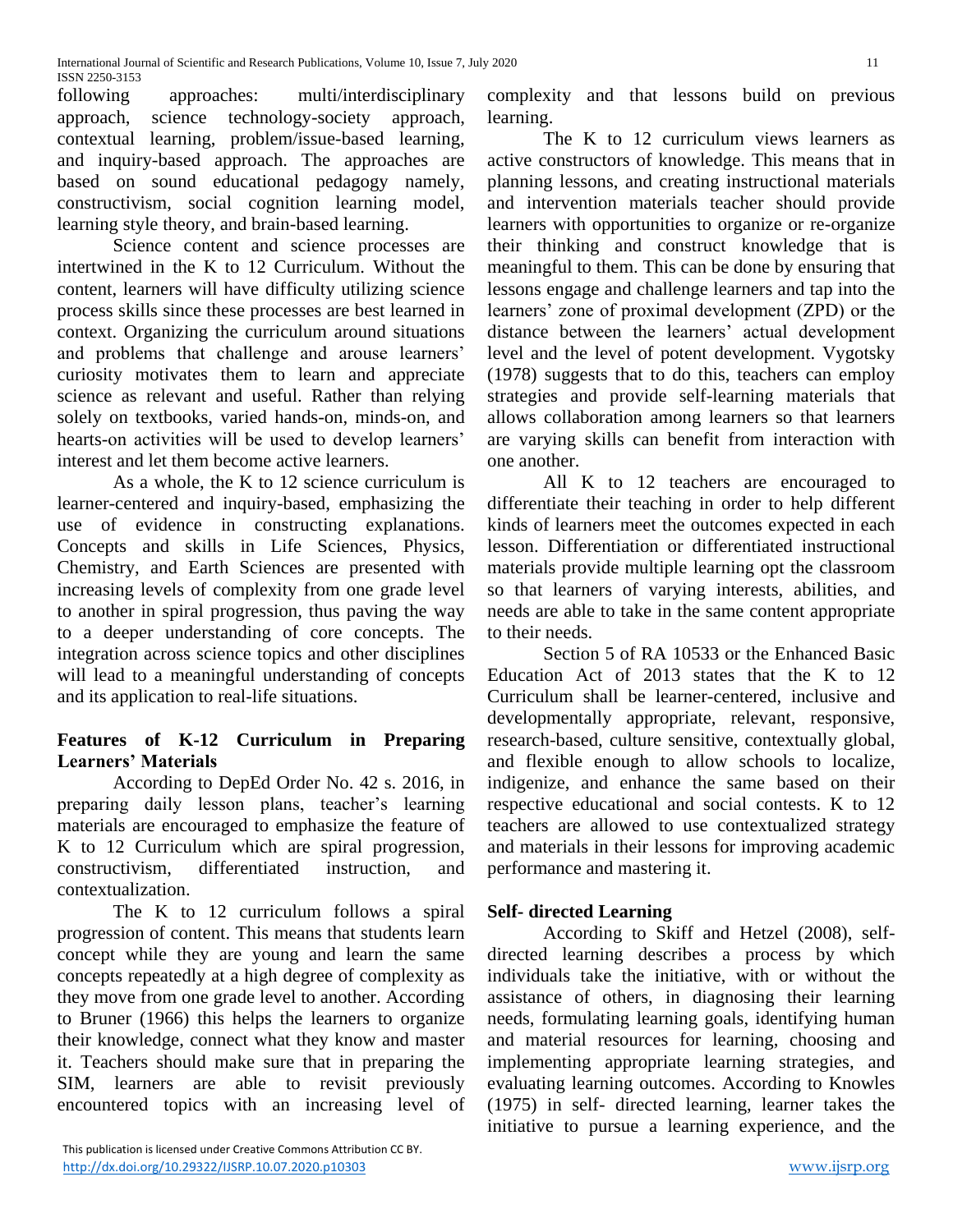International Journal of Scientific and Research Publications, Volume 10, Issue 7, July 2020 12 ISSN 2250-3153

responsibility for completing their learning. Once the initiative is taken, the learner assumes complete responsibility and accountability for defining the learning experience and following it through to its conclusion. This does not preclude input from others, but the final decision is the learner's decision. Selfdirection does not mean the learner learns alone or in isolation. While, that may be the case in any given learning situation, the critical factor here, again, is the fact the learner is driving the total learning experience, beginning with recognizing a need to learn.

## **Strategic Intervention Material as a tool in Biology**

The Department of Education employs a solution for the deteriorating academic performance of students in the field of science and technology. As stipulated in the DepEd Order no. 39, s. 2012, interventions have to be made in order to address learning gaps. The use of Strategic Intervention Material (SIM), is identified as one of the suggested various intervention form that can bridge learning gaps. SIM is a remediation aid for the students at the level of their understanding and thereby increasing their academic achievement.

SIM was defined by Bunagan (2012) as meant to re-teach the concepts and least mastered skills, and in this study the science concepts and skills. It is a material given to students to aid in mastering the competency-based skills which they were not able to develop in regular classroom instructions. SIM is a multifaceted approach to aid the students, especially those who are non-performing to become independent and successful learners.

SIM increases and deepens students' skills in manipulation, knowledge or thinking, understanding, and observing the microscopic into macroscopic representation of cell like atoms, molecules, and ions which students believe as a vague symbolism of what they know about biology and other related concepts in science. SIM is an instructional material that is prescribed by the Department of Education to increase the level of proficiency of students in science subjects.

According to Dacumos (2015), the crafting of these tools have been intensified through the conduct of division, regional, and national competitions for SIM making and part of the teacher's innovation for ranking purposes. However, it is through this same activity that SIMs have been used for levelling up the achievement in Science of the learners, rather for personal pursuit. But regardless, in preparing this tool, science educators are encountered by another predicament, that is in the selection and development of assessment methods in crafting science SIMs, which are appropriate, suitable and strategicallydesigned for students' learning. Assessments in SIMs include a variety of methods that allow students to demonstrate evidence of learning such as performance of tasks and applying to real-life situations. Gone are the days that assessments are confined to paper and pencil, thus, authentic assessments have to be encouraged in the making of SIMs.

An instructional intervention is a specific program or set of steps to help a child improve in an area of need. According to Enriquez (2007), the Filipino seems to be the most effective when he is exposed to a material as a meaningful whole. While he appreciates parts, he tackles them simultaneously or sequentially. He does this not according to an inflexible and pre-conceived plan but according to the most efficient combination of interaction between the exigencies of the situation and the changing demands of the active-self. The Filipino would rather control his schedule than allow himself to become compulsive victim of the imposed structure.

## **Effectiveness of Self-directed Learning**

Another result from Manipal University research about "The effectiveness of self- directed learning (SDL) and the Traditional Lecture" by Pai, Rao, and Punja (2007), they found out that in the first topic, Batch A students, who were exposed to an independent SDL session, scored similar to Batch B, who were supplemented with a lecture to SDL. This suggests that the additional lecture delivered to one batch of students failed to make SDL session more effective for learning the topic. There was no significant difference in the number of students with high, medium, or low scores between the two groups. Hence, the different learning methods employed did not influence different levels of scores between the two groups.

Therefore, it was concluded that, SDL can be considered as an alternate form of learning in knowledge acquisition. As SDL was equally effective as lecture, it is not necessary to supplement one instructional approach with the other. However, in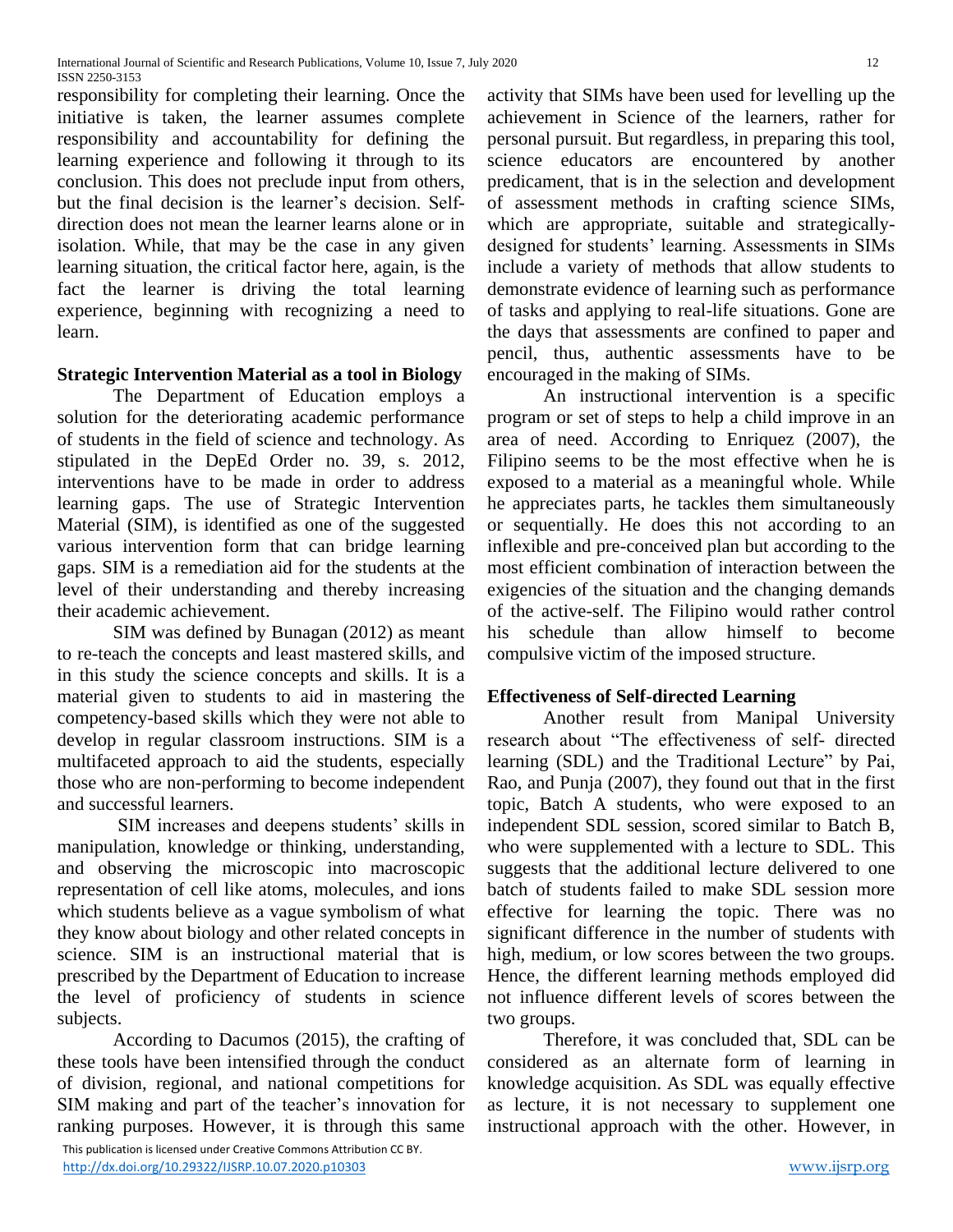this study, SDL sessions could cover only few topics area from the total content needs to be done to ascertain the impact of SDL on science curriculum and level of mastery of science class.

Some researchers have highlighted the motivational component of self-directed learning, arguing that this kind of learning is effective because it makes students more willing and more motivated to learn. But few researchers have examined how selfdirected learning might influence cognitive processes, such as those involved in attention and memory.

In an article published in Perspectives on Psychological Science, a journal of the Association for Psychological Science, researcher Gureckis and Markant of New York University (2008) address this gaps in understanding by examining the issue of SDL from a cognitive and a computational perspective. According to them, research from cognition offers several explanations that help to account for the advantages of self-directed learning. For example, SDL helps us optimize our educational experience, allowing us to focus effort on useful information that we do not already possess and exposing us to information that we do not have access to through passive observation. The active nature of SDL also helps us in encoding information and retaining it over time. But we are not always optimal self-directed learners.

Drawing together, research from cognitive and computational perspectives will provide researchers with a better understanding of the processes that underlie SDL and can help bridge the gap between basic cognitive research and applied educational research. Hope that this integration will help researchers to develop assistive training methods that can be used to tailor learning experiences that account for the specific demands of the situation and characteristics of the individual learner.

# **Learning difficulties against science curriculum**

According to Geleta et al., (2008), in order students will develop their necessary scientific knowledge and understanding, skills and processes, values and attitudes in science curricula, strands in science education will be strengthen and developed to prepare students towards a scientific and technological world.

 This publication is licensed under Creative Commons Attribution CC BY. In addition, the teacher will help learners to deepen their understanding in learning competencies or lessons to be taught, according to Renard et al., (2017), learning competencies should give focus because today, learning happens in a classroom, with a lots of other students. The teacher teaches a lesson and goes on the next one. If a student can't master the lesson or learning material, there are many ways schools try to support those students to catch up.

Isaacson et al., (2016) agrees that providing accessible science learning activities may help to increase both the number of individuals who have learning difficulties and the adoptability and diversity of science learning. Rosenkranzer et al., (2016) added that the understanding of complex, dynamic and animate systems has a special standing in education for the sustainable development and biology. Hudson (2016) concluded in their study that teacher must provide an overview of the strengths and weaknesses of the students, as well as practical suggestions for modifying teaching materials and methods to make learning enjoyable, effective and accessible for all learners.

Moreover, students have learning difficulties each topic in every quarter. Maybe of the reason that, in Self-Regulation Theory of Bandura cited by McClendon (2002), self-learning influences the level of goal challenge people set for themselves, the amount of effort they mobilize, and their persistence in the face of difficulties. It means that self-learning influences the performance accomplishments over self-set goals.

Westwood (2016), learning difficulties provides guidance on teaching students that encounter difficulties in number of learning areas including science. He used a cross-curricular perspective, he suggested this as the best strategies for reducing learning failure and enhancing student's progress. Fried (2012) added a practice of experiential pedagogy like using of strategic intervention material address student's learning. She believed that experiential pedagogy engages students' knowledge construction and helps students to learn holistically.

Bahar et al., (2007) suggest that students perceived science subject as difficult, there are level of abstractness in science concepts, teacher's assessment in the curriculum or the type of exam administered by the teacher.

Classroom and learning disabilities through instruction of science may contribute the difficulty in learning. Bulat et al., (2017) concluded that having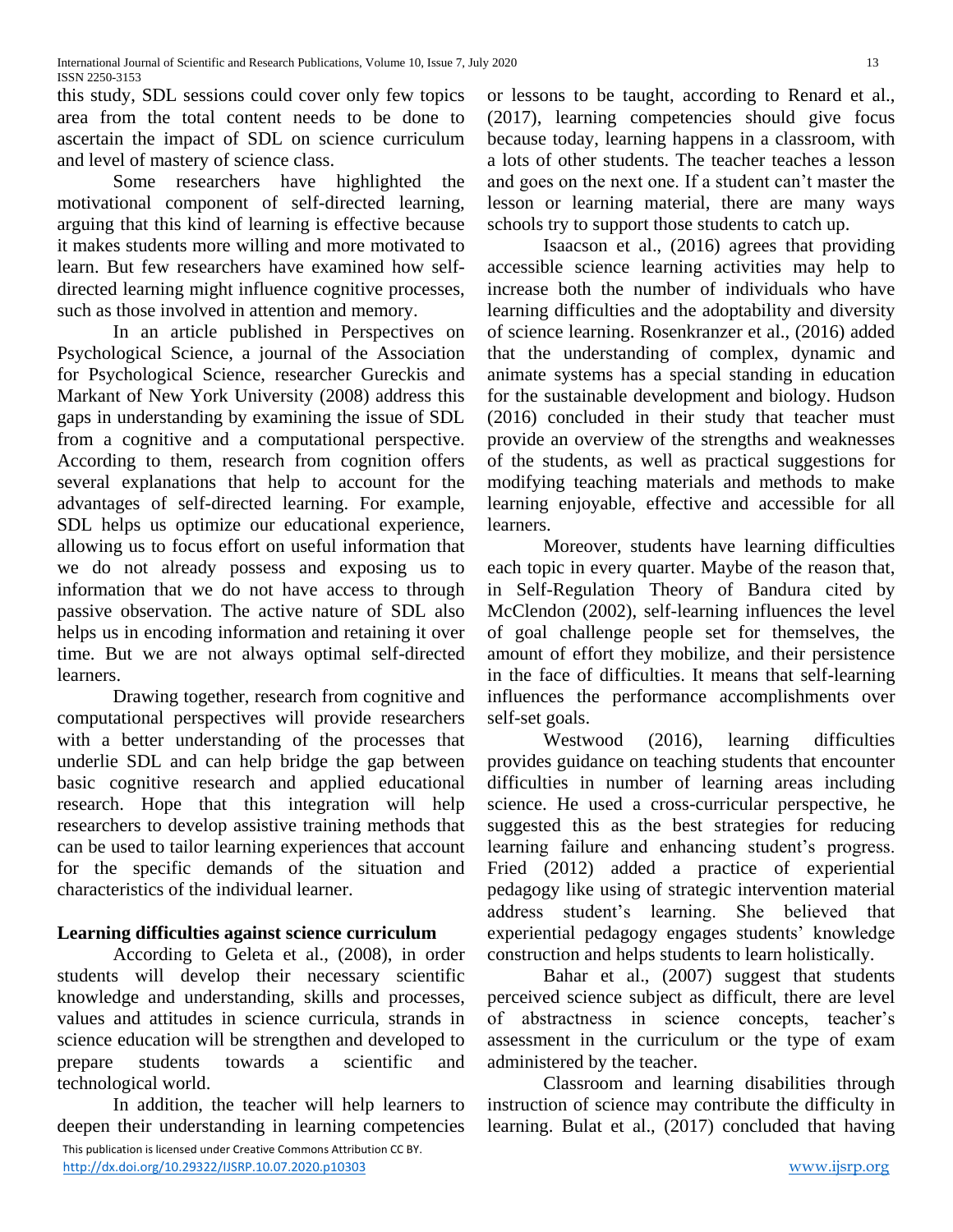learning disability can be one of the most marginalizing factors in child's life and education. Disabilities can be challenging especially in school moreover when there are severely limited resources.

According to the study conducted by Escoreal (2012), he concluded that the use of SIM reduced the number of least learned skills. He emphasized that SIM avoids student's marginalization and utilized students to cope science lessons. Renard et al., (2017) added the SIM provides students to master the concepts with deeper mastery over the material.

However, there are some instances that learners are confined in what they know, Enriquez (2007) opposed this in which he suggested that intervention material is the most efficient of combination of interaction between exigencies of the situation and which learners changing demands of the active self.

Emotional factor may one of the reasons where nine respondents fell in average and low mastery. Meyer et al., (2008), found that the students who adopted a deep approach in learning were very likely to pass the course, while students who adopted a surface approach were very likely to fail. The students who adopted a deep approach also generally expressed greater satisfaction with their instruction.

According to Kendra (2014), this happens when a student fails to focus on what is being taught. Maybe they had other things in their mind that day or the material simply was not engaging enough to capture their attention. Another reason for not paying attention is that the student didn't see a reason for learning this information; it didn't seem to have a purpose related to the subject at hand. There is an encoding failure which may also occur when too much information all at once, causing them to have to pick and choose what the brain will retain.

However, the study of Ibe cited by Martin (2009) shows that majority of students are poor in sentence analysis. Another reason in which a respondent may fail and not mastered the competency well is supported by Sigamony (2014), he reveals that if the students do not analyze a lesson he or she fails to grasp a concept to pre-knowledge and their existing knowledge structures which militate against any kind of understanding.

# **2. Goals and aims of the present study**

This study aimed to assess the use of Strategic Intervention Materials (SIMs) as a tool in remediating Grade 7 Biology least learned competencies in San Felipe Integrated School. Specifically, it sought to answer the following questions:

- 1. What are the least learned competencies based from the Second Quarter test result in Grade 7 Biology class?
- 2. How may the extent of the mastery of five least learned competencies be described after the use of SIM as an intervention?

# **3. Methods**

Through the use of SIMs learners can master their least learned competencies and teachers will help students to learn by their own. Through SIMs utilization learners are assisted in achieving success in concept mastery. Thus, using learning or intervention materials performance level on the competencies will be improved, developed and mastered.

Among the various systems of individualized instruction proposals, modular instruction is one of the newest and it combines many advantages of a number of separate instructional innovations, such as performance objectives, self-pacing, and frequent feedback.

Bruner's Cognitive Learning Theory (1966) concluded that learning is an active process in which learners construct new ideas or concepts upon their current or past knowledge. He also added that the learner selects and transforms information, construct hypotheses, and make decisions, relying on a cognitive structure to do so. Cognitive structure provides meaning and organization to experiences and allows the individual to "go beyond the information given".

This research entails how SIMs described mastery level of students after the utilization of SIMs. After the second quarter test, students are described with their least learned competencies. Bruner emphasized that learners will construct new ideas when they are given information and meaningful experiences. Thus, after researcher selected five least learned competencies he designed a SIMs to remediate students' least learned competencies. This gives a clue to support minimal knowledge of students in Biology subject. Relying on a cognitive structure and information given, students developed their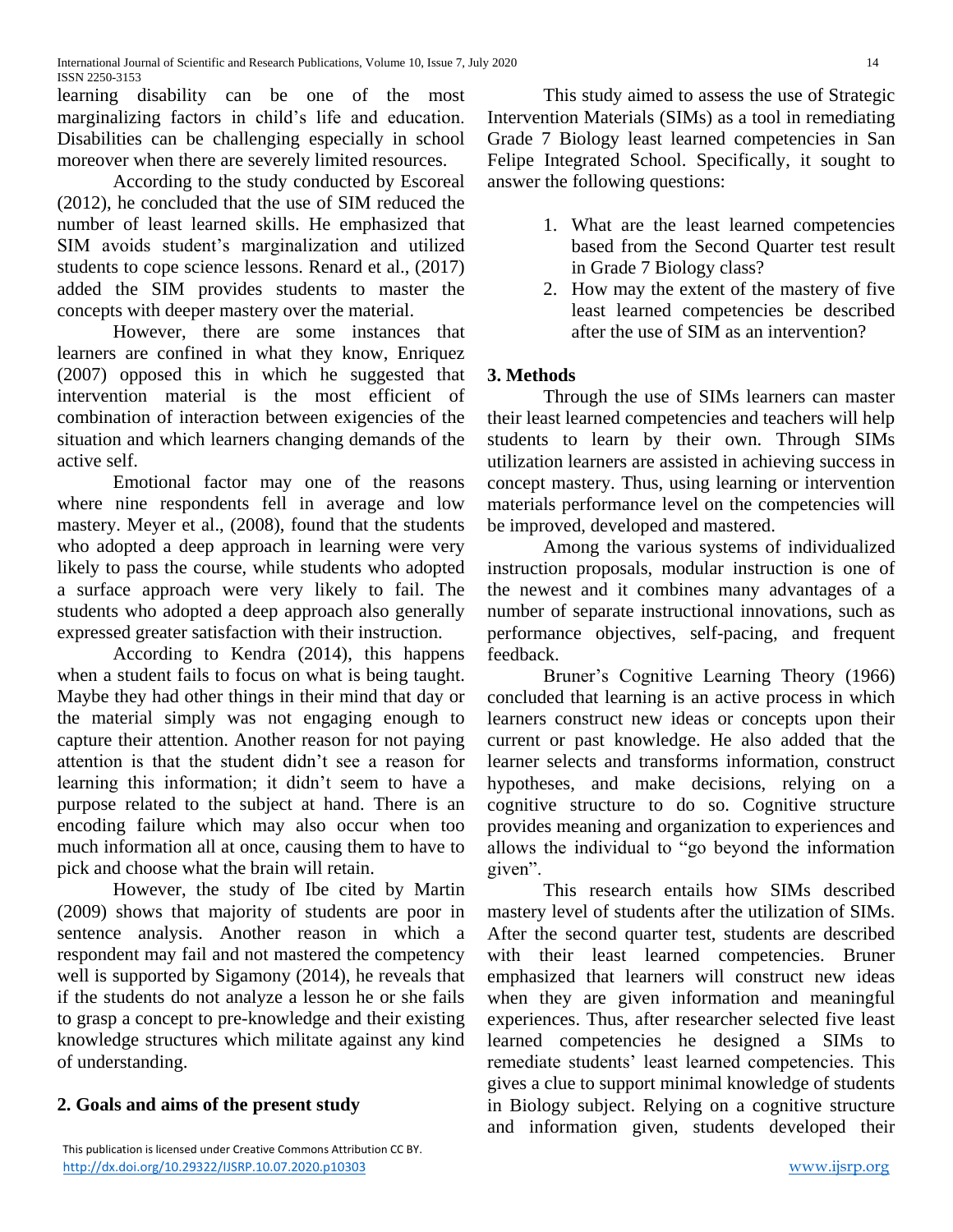mastery level. This will become meaningful because the intervention materials are self-pacing, performance objective and self-directed.

Corollary, the current study could be best presented and analyzed using the Context, Input, Process and Product (CIPP) Model which was developed by Daniel Stufflebeam in 1960's. Figure 1 depicts the flow of the study using the CIPP Model.



Figure 1. Paradigm of the study using the CIPP Model

From the context of testing from second quarter lessons in Grade 7 Biology there are inputs of five least learned competencies. In the CIPP Model, these five least learned competencies are containing of the Strategic Intervention Material which is part of the process and the resulting outcome is an improved level of five least learned competencies in Grade 7 Biology subject.

In order to gather the desired results, the descriptive research method is employed. It includes studies presenting the facts concerning the nature and status of anything. This means that it gives meaning to the quality and standing of facts that are going on.

Three main purposes of research are: to identify the least learned competencies based from the Second Quarter test result in Grade 7 Biology class, to describe the mastery level of Grade 8 least learned competencies after the use of SIMs as an intervention.

Descriptive research generally precedes explanatory research. According to Jackson (2009) it aims at casting light on current issues or problems through a process of data collection that enables them to describe the situation more completely.

The researcher used and designed intervention materials which are the SIMs as a tool in describing the Grade 7 students in remediating their learning competencies in Biology.

# **Research Instruments**

The instrument used in this study are the Second Quarter Test in Grade 7 Biology as the basis for identifying five least learned competencies. The researcher did an item analysis using the table of specification. After identifying the ten least learned competencies, the researcher identified the five topics of the least learned competencies which is the basis in construction of the strategic intervention material. The number of test items was derived after the item analysis and the type of test to assess the learning of respondents are presented below which is derived from the topics of every learning competency.

| Competencies | Number of Test Items | <b>Type of Test</b> |
|--------------|----------------------|---------------------|
| 1            | 15                   | Multiple Choice     |
| 2            | 10                   | Multiple Choice     |
| 3            | 10                   | Multiple Choice     |
| 4            | 10                   | Multiple Choice     |
| 5            | 5                    | Multiple Choice     |
| Total        | 50                   |                     |

To assess the learning competencies each topics has corresponding computations of number of items. Rank 1 in the least learned competencies has more items and is definitely the difficulty of the learners on the subject, and a decreasing computations until Rank 5.

To identify the level of mastery of students after the SIM administration from the assessment in each learning competencies the researcher adopted the Policy Guidelines on Classroom Assessment for the K to 12 Basic Education Program on DepEd Order no. 8 s. 2015 standard grading system for quarterly assessment illustrated below;

$$
\begin{array}{l} \text{Percentage Score for} \\ \text{Quarterly Assessment} \end{array} \Longrightarrow \begin{array}{l} \text{Raw Score} \\ \text{Higher Possible Score} \end{array} \begin{array}{l} \text{Score} \\ \text{Score} \end{array} \begin{array}{c} 100 \\ \text{Sample} \end{array}
$$

According to DepEd Memorandum no. 160 series of 2012, to determine the quality learning outcomes from the assessment results or any descriptive equivalent after data utilization including the use of intervention and remedial instruction, such mastery or achievement level are specified. Thus, the researcher followed the rating scale for determining mastery level of Grade 7 after the utilization of SIMs, remediation and assessment.

To describe each learning competency, descriptions below and each calculated percentage used;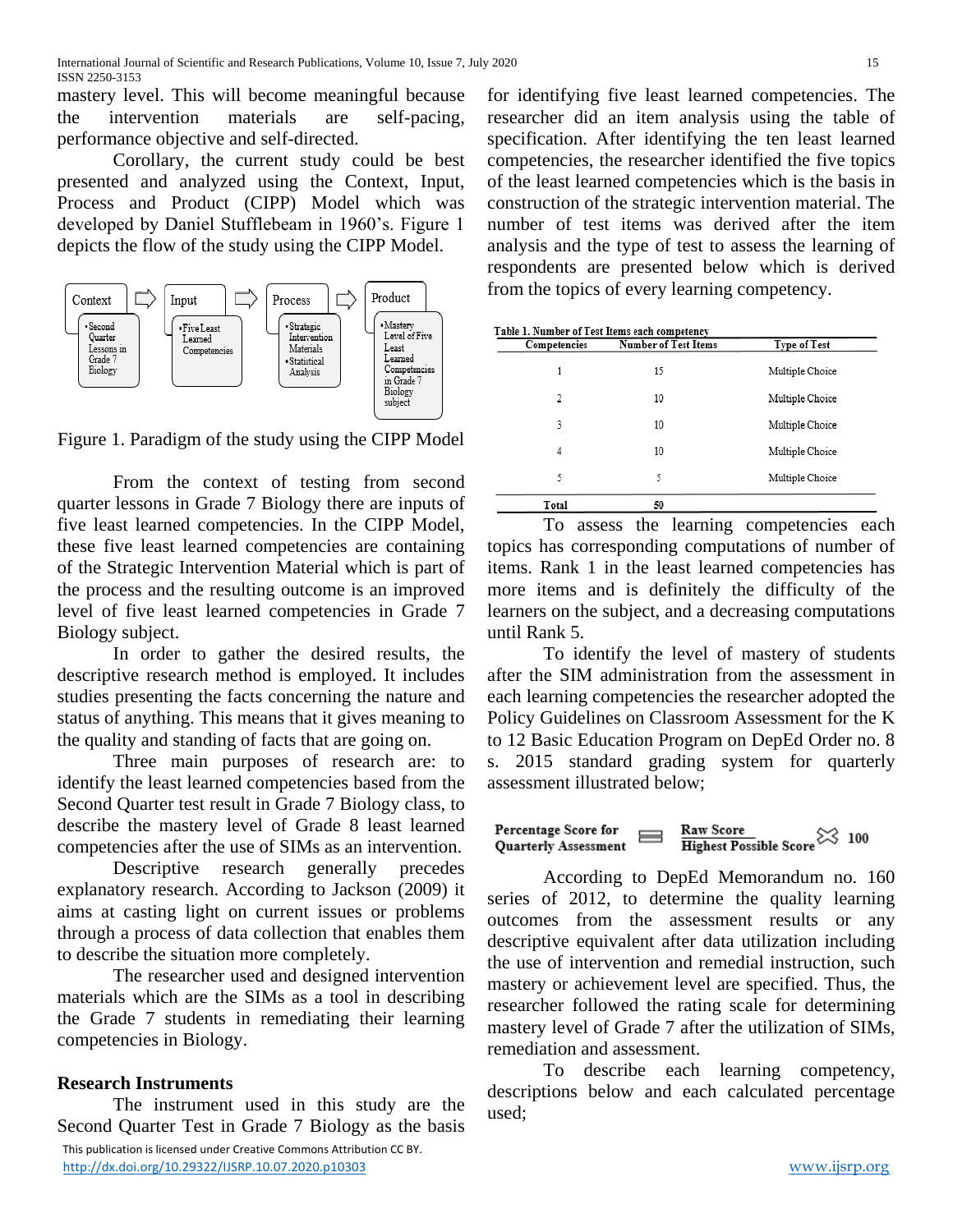| Description of MPS each learning competency Based on Test Results |  |  |
|-------------------------------------------------------------------|--|--|
|                                                                   |  |  |

| Percentage | <b>Descriptive Equivalent</b> |
|------------|-------------------------------|
| 96-100     | Mastered                      |
| 86-95      | Nearly Mastered               |
| 66-85      | Moving Towards Mastery        |
| 35-65      | Average Mastery               |
| 16-34      | Low Mastery                   |
| 5-15       | Very Low Mastery              |
| $0 - 4$    | Absolutely No Mastery         |

Strategic intervention material is the main tool in this study. This material was validated by the English teacher, school principal, and Chairman of School Evaluation Team. It is composed of five parts which include; Title card, Guide card, Activity card, Assessment card, and Reference card. SIMs was aligned with the Second Quarter least learned competencies identified after the Second Periodical Examination. Afterwards, SIMs was given to the identified respondents and they are tasked to answer the activities within five days. The researcher checked the activities on the activity card and assessment card before giving the assessment or least learned test.

#### **Statistical tool**

Descriptive statistics was used in the study. The process of the study was illustrated using the CIPP Model. After the examination of second quarter, frequency of the correct answer per item number are counted for the formulation of the item analysis. Through ranking, data were analyzed. The item number that has least frequency ranked as the least learned competency. Through the use of SIMs, least learned competencies were improved. After the retrieval of the intervention material, respondents answered the least learned test to assess their mastery level. Percentage or rating scale categorized the class into different classifications. The score per learning competency were analyzed, and computed using the Microsoft Excel Spreadsheet and then presented in table form. Frequency, percentage, and cumulative percentage were computed to analyze the tests result (second quarter and least learned assessment) of the respondents in remediating their least learned competencies in Biology subject.

#### **4. Results**

identify the item number in which students had the most and least learned competencies. The researcher did an item analysis, and ten least learned competencies (see Appendix 7) were drawn and identified by using ranking from the frequency of the correct answer. The five identified competencies were the substance of the intervention material. It was validated by the School Evaluation Team including the principal, English teacher and consultant. Each learner was given a SIM. They enjoyed answering the activity card and assessment card in the SIM. They did answering at home and during their vacant hours with their parents, guardians, and peers. To validate the effectiveness and learnings of the respondents from the SIM given, the researcher administered least learned assessment test on the fifth day after the retrieval of the material. The researcher checked the test papers, then computed the percentage by using the standard grading system based from DepEd Order no. 8 s. 2015. The rating scales were used to categorize the mastery level of respondents in each least learned competencies. The researcher also used cumulative percentage to determine the respondents fell within above average level to mastered level, and from average to low mastery level.

The five least learned competencies based from the second quarter test result were revealed in Table 2. As indicated in the table, "identify beneficial and harmful organisms" is the first least learned competency, "describe the different ecological relationship found in an ecosystem" is the least learned competency 2, "differentiate biotic from abiotic components of ecosystem" is the third least learned competency, "differentiate asexual from sexual reproduction in terms of number of individuals involved and similarities of offspring to parents" is the fourth least learned competency, and "differentiate plant and animal cells according to presence and absence of certain organelles" is the fifth least learned competency.

| Table 2. Least Learned Competencies based from Second Quarter Test Result |  |  |
|---------------------------------------------------------------------------|--|--|
|                                                                           |  |  |

| second quarter and least learned assessment) of the                                                                          | <b>Least Learned Competencies</b> | <b>Learning Competencies</b>                                                                           |
|------------------------------------------------------------------------------------------------------------------------------|-----------------------------------|--------------------------------------------------------------------------------------------------------|
| espondents in remediating<br>their<br>least<br>learned<br>competencies in Biology subject.                                   | Least Learned Competency 1        | Identify beneficial and harmful organisms.                                                             |
|                                                                                                                              | Least Learned Competency 2        | different<br>ecological<br>Describe<br>the<br>relationship found in an ecosystem.                      |
| . Results<br>After the conduct of second quarter test in                                                                     | Least Learned Competency 3        | abiotic<br>Differentiate<br>biotic<br>from<br>components of ecosystem.                                 |
| Grade 7 Biology, a table of specification was used to                                                                        | Least Learned Competency 4        | Differentiate<br>asexual<br>from<br>sexual<br>reproduction in terms<br>of<br>number of                 |
| This publication is licensed under Creative Commons Attribution CC BY.<br>http://dx.doi.org/10.29322/IJSRP.10.07.2020.p10303 |                                   | individuals involved and similarities of<br>offspring to parents.<br>g                                 |
|                                                                                                                              | Least Learned Competency 5        | Differentiate plant and<br>animal cells<br>according to presence and absence of<br>cortain organolles. |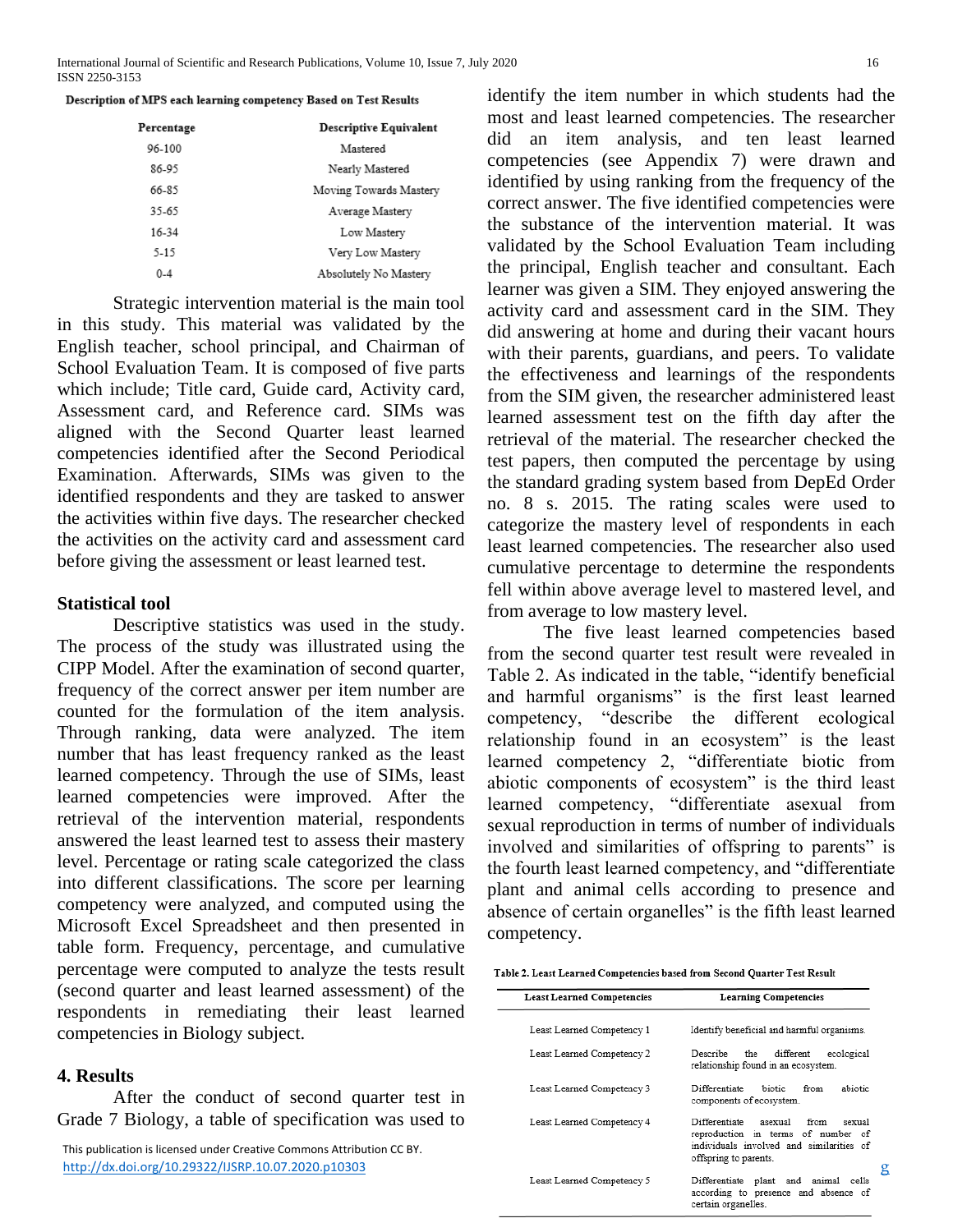At this level, respondents possess the minimum knowledge about identifying beneficial and harmful organisms such as fungi, protists and bacteria, relationship of animal to the surroundings, biotic and abiotic factor of the ecosystem, difference of asexual and sexual reproduction and the components of plant and animal cells.

According to Geleta et al., (2008), in order students will develop their necessary scientific knowledge and understanding, skills and processes, values and attitudes in science curricula, strands in science education will be strengthen and developed to prepare students towards a scientific and technological world.

In addition, the teacher will help learners to deepen their understanding in learning competencies or lessons to be taught. According to Renard et al., (2017), learning competencies should give focus because today, learning happens in a classroom, with lots of other students. The teacher teaches a lesson and goes on the next one. If a student cannot master the lesson or learning material, there are many ways schools try to support those students to catch up.

Isaacson et al., (2016) agrees that providing accessible science learning activities may help to increase both the number of individuals who have learning difficulties and the adoptability and diversity of science learning. Rosenkranzer et al., (2016) added that the understanding of complex, dynamic and animate systems has a special standing in education for the sustainable development and biology. Hudson (2016) concluded in their study that teacher must provide an overview of the strengths and weaknesses of the students, as well as practical suggestions for modifying teaching materials and methods to make learning enjoyable, effective and accessible for all learners.

Moreover, students have learning difficulties of each topic in every quarter. This may be due to the Self-Regulation Theory of Bandura cited by McClendon (2002) that states "self-learning influences the level of goal challenge people set for themselves, the amount of effort they mobilize, and their persistence in the face of difficulties." It means that self-learning influences the performance accomplishments over self-set goals.

## **Extent Level of Mastery for Learning Competency 1**

Table 3 shows the level of mastery of Grade 7 Biology class after the use of Strategic Intervention Material and an assessment on the knowledge retained and remediated competencies.

As reflected in Table 3, five out of 36 students fell within "mastered" rating scale, six students were within "nearly mastered", 16 learners were within "moving towards mastery", eight students among the class were within "average mastery" and one student fell in "low mastery".

Table 3. Respondents' Level of Mastery for Learning Competency 1 after using the **STM** 

| Level of Mastery       | Percentage | Frequency | <b>Cumulative Percentage</b> |
|------------------------|------------|-----------|------------------------------|
| Mastered               | 96-100     | 5         | 100.0                        |
| Nearly Mastered        | 86-95      | 6         | 86.1                         |
| Moving Towards Mastery | 66-85      | 16        | 69.4                         |
| Average Mastery        | 35-65      | 8         | 25.0                         |
| Low Mastery            | 16-34      | 1         | 2.8                          |
| Very Low Mastery       | $5 - 15$   | 0         |                              |
| Absolutely No Mastery  | $0 - 4$    | 0         |                              |
| Total                  |            | 36        |                              |

Based on this result, it implies that most of the students performed moving towards mastery level approximately 69.4% cumulative percentage after the use of intervention. There are few students who mastered the competency while there is one or 2.8% of the class who fell in low mastery level or having difficulty in learning the first competency.

These findings were consistent with the study conducted by Westwood (2016), learning difficulties provides guidance on teaching students that encounter difficulties in number of learning areas including science. He used a cross-curricular perspective, he suggested this as the best strategies for reducing learning failure and enhancing student's progress. Fried (2012) added a practice of experiential pedagogy like using of strategic intervention material address student's learning. She believed that experiential pedagogy engages students' knowledge construction and helps students to learn holistically.

As revealed in Table 3, there were few students who fell in average mastery and low mastery.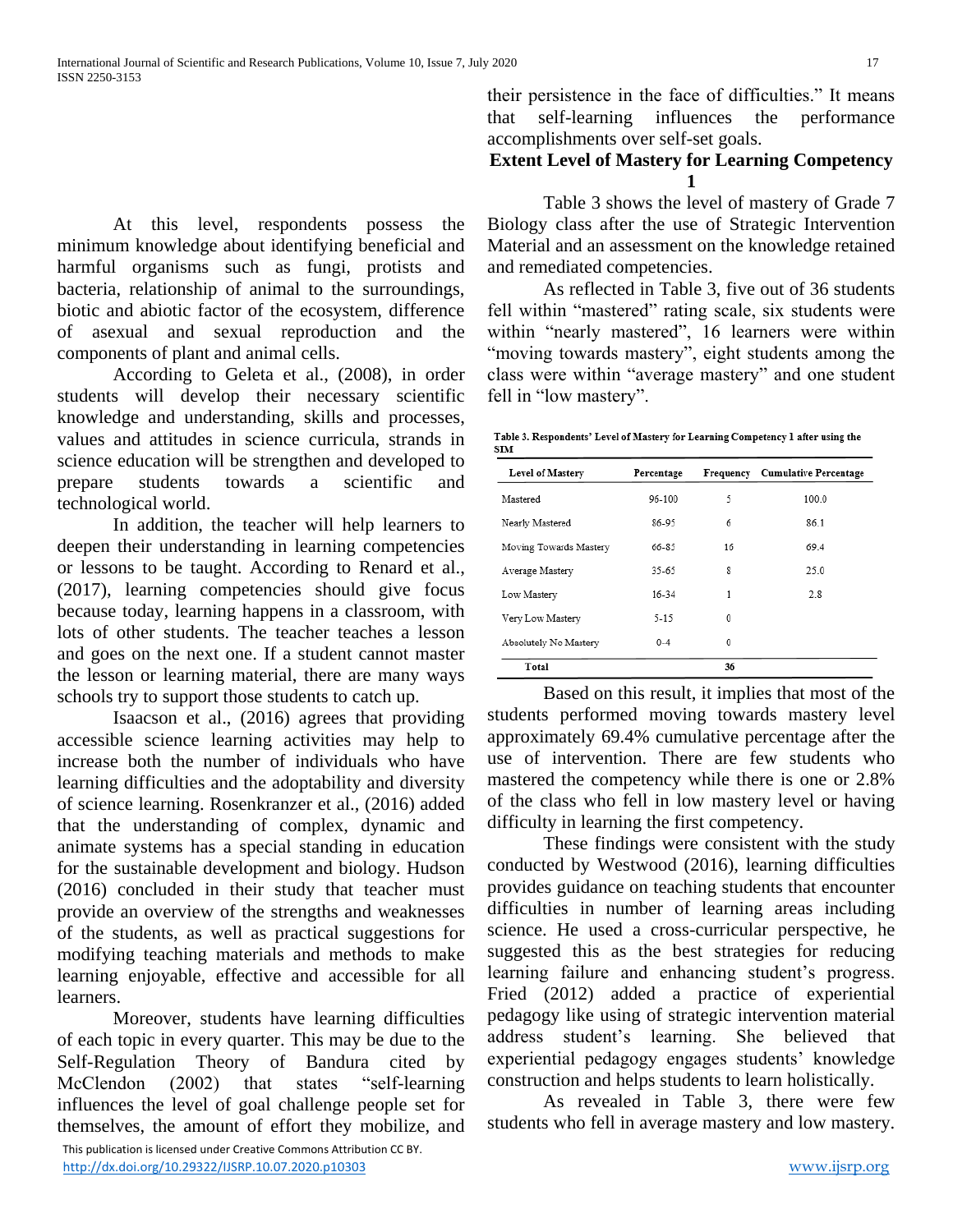This may be due to the reasons illustrated by Bahar et al., (2007) such as, students perceived science subject as difficult, there are level of abstractness in science concepts, teacher's assessment in the curriculum or the type of exam administered by the teacher.

Classroom and learning disabilities through instruction of science may contribute to the difficulty in learning. Bulat et al., (2017) concluded that having a learning disability can be one of the most marginalizing factors in child's life and education. Disabilities can be challenging especially in school where there are severely limited resources.

### **Extent Level of Mastery for Learning Competency 2**

Table 4. Respondents' Level of Mastery for Learning Competency 2 after using the

| <b>Level of Mastery</b> | Percentage |    | Frequency Cumulative Percentage |
|-------------------------|------------|----|---------------------------------|
| Mastered                | 96-100     | 5  | 100.0                           |
| Nearly Mastered         | 86-95      | 6  | 86.1                            |
| Moving Towards Mastery  | 66-85      | 16 | 69.4                            |
| Average Mastery         | 35-65      | 8  | 25.0                            |
| Low Mastery             | 16-34      | 1  | 2.8                             |
| Very Low Mastery        | 5-15       | 0  |                                 |
| Absolutely No Mastery   | $0 - 4$    | 0  |                                 |
| Total                   |            | 36 |                                 |

Table 4 shown the mastery level of Grade 7 students in Biology class after the used of the intervention. To assess the mastery level learner's cumulative percentage was used.

As revealed in Table 4, five of the respondents fell within "mastered" level, six respondents performed within "nearly mastered", or 27 respondents fell within "moving towards mastery", eight respondents out of 36 fell in "average mastery" and one respondent was within "low mastery".

This implies that most of the respondents were on "moving towards mastery" level with 69.4% cumulative percentage. There were few students who mastered and nearly mastered the second learning competency. There were nine respondents who fell in average and low mastery level with 25.0% cumulative percentage.

According to the study conducted by Escoreal (2012), the use of SIM reduced the number of least learned skills. He emphasized that SIM avoids student's marginalization and utilized students to cope science lessons. Renard et al., (2017) added the SIM provides students to master the concepts with deeper mastery over the material.

However, Enriquez (2007) suggested that intervention material is the most efficient of combination of interaction between exigencies of the situation and which learners changing demands of the active self.

Emotional factor may also one of the reasons where nine respondents fell in average and low mastery. Meyer et al., (2008), found that the students who adopted a deep approach in learning were very likely to pass the course, while students who adopted a surface approach were very likely to fail. The students who adopted a deep approach also generally expressed greater satisfaction with their instruction.

## **Extent Level of Mastery for Learning Competency 3**

Table 5 reveals the extent level of mastery among Grade 7 Biology class for Learning Competency 3 "Differentiate biotic from biotic components of ecosystem".

As shown in Table 5, four respondents were described as having "mastered" the learning competency 3, one student performed "nearly mastered", five respondents out of 36 fell within "moving towards mastery", 11 respondents were described as having "average mastery", 11 respondents got "low mastery", three learners fell within "very low mastery" and one respondent was described as having "absolutely no mastery".

Table 5. Respondents' Level of Mastery for Learning Competency 3 after using the **STM** 

| Level of Mastery       | Percentage | Frequency | <b>Cumulative Percentage</b> |
|------------------------|------------|-----------|------------------------------|
| Mastered               | 96-100     | 4         | 100.0                        |
| Nearly Mastered        | 86-95      | 1         | 88.9                         |
| Moving Towards Mastery | 66-85      | 5         | 86.1                         |
| Average Mastery        | 35-65      | 11        | 72.2                         |
| Low Mastery            | 16-34      | 11        | 41.7                         |
| Very Low Mastery       | 5-15       | 3         | 11.1                         |
| Absolutely No Mastery  | $0 - 4$    | 1         | 2.8                          |
| Total                  |            | 36        |                              |

Table 5 implies that there are 72.2% respondents categorized "average mastery towards mastered" the learning competency 3, while there are

This publication is licensed under Creative Commons Attribution CC BY. <http://dx.doi.org/10.29322/IJSRP.10.07.2020.p10303> [www.ijsrp.org](http://ijsrp.org/)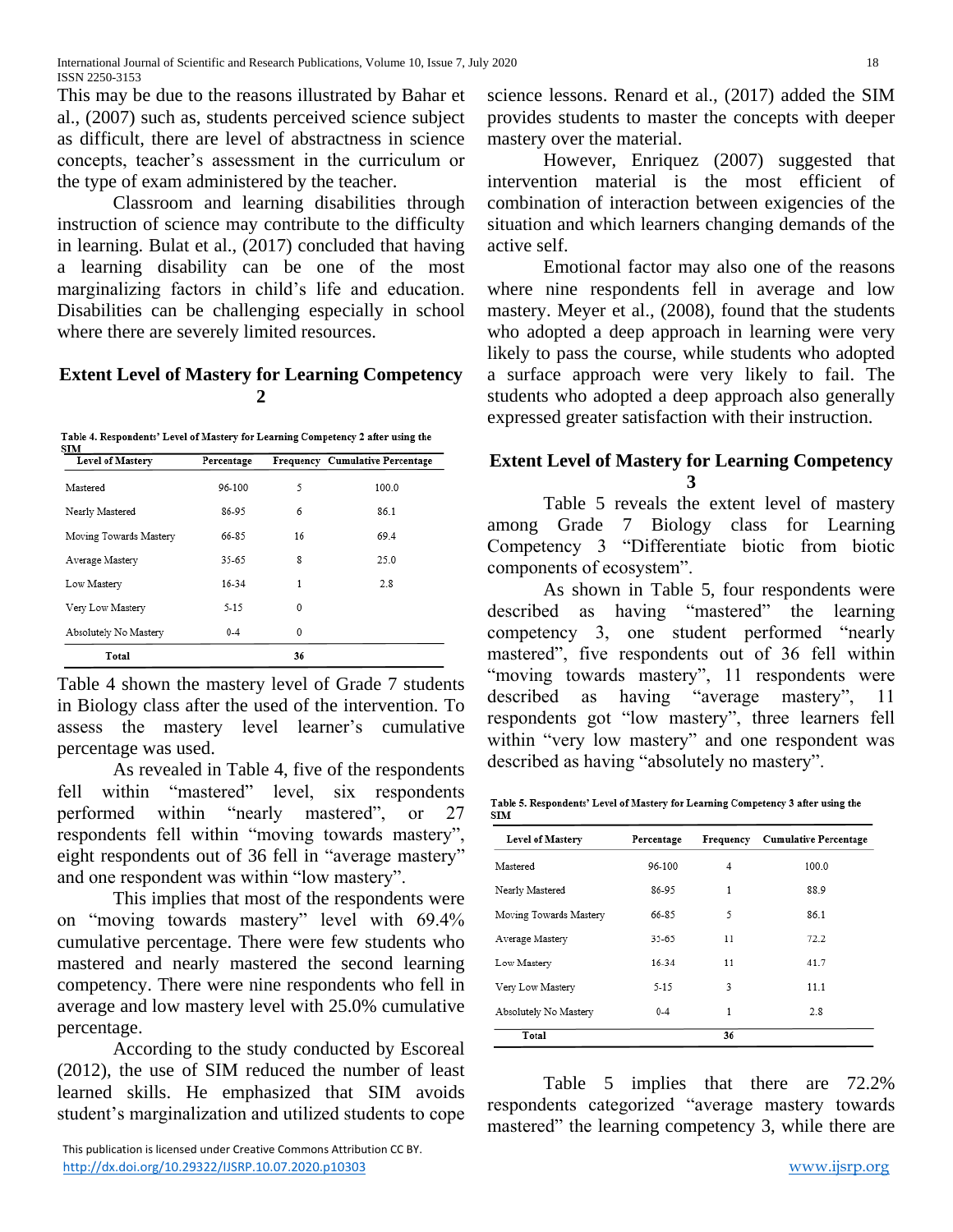41.7% cumulative percentage lied within "low mastery to absolutely no mastery".

Findings in this study was consistent and parallel to the study of Isaacson et al., (2016), who examined the potential relationship of accessible hands-on science learning experiences to the development of positive beliefs concerning one's capacity to function in the sciences and motivation. There were respondents on the survey who had low vision that most were failed.

On the other hand, there are suggestions that Fried (2012) had given in order that students may master and transform learning through engagement. One is the student who has minimum knowledge must have affairs and cooperate to honor classmates, to have broader context and understanding driven to more knowledge construction.

Vygotsky (1978) states that the challenge cannot be too great, however. If students are confronted with tasks that call for thinking too far above their current developmental level, they may not be able to understand what is being required of them. Moreover, challenge alone even at an appropriate level may not be sufficient to move students to higher levels of development. Students confronted with challenges to their fundamental beliefs may feel threatened and either persist at their current developmental levels or retreat to even lower levels. To avoid these outcomes, instructors should provide appropriate support to help their students meet the challenges.

## **Extent Level of Mastery for Learning Competency 4**

Table 6 shows the level of mastery of the respondents for learning competency 4 after the SIM was used. Number of respondents was distributed according to the rating scale on how they were performed accordingly. Cumulative percentage was used to analyzed each mastery level.

Foregoing result reveals that there were four respondents who fell within "mastered" level, one out of 36 respondents got "nearly mastered", six were described as "moving towards mastery", eight fell within "average mastery", 15 respondents got "low mastery", two of them were described as having "very low mastery".

Table 6. Respondents' Level of Mastery for Learning Competency 4 after using the **SIM** 

| Level of Mastery | Percentage | Frequency | <b>Cumulative Percentage</b> |
|------------------|------------|-----------|------------------------------|
| Mastered         | 96-100     |           | 100.0                        |
| Nearly Mastered  | 86-95      |           | 889                          |

Table 6 implies that there are 69.4% categorized as "average towards mastered" on learning the fourth competency, while there are 47.2% based on the cumulative percent fells within "low mastery to very low mastery". According to Mendezabal (2013), students who do not have adequate study habits can affect their achievements. Therefore, 47.2 percent of the class in the research maybe claimed that they are lacking on self-study habits.

Mike (2014) added that if the whole class is struggling with the lesson, it may be due to the syllabus that has been badly designed and the lesson's inappropriate content or failing students come to class late and/or do not show up at all. When they do show up, they send text or play videos during class or otherwise do not pay attention. They do not read the material before class and do not complete their assignments. Some students do not care if they fail.

Based on the different studies, it shows that students are marginally poor in answering the task and coping with the competencies. However, an improvement in their level of mastery was noted after the use of interventions or self-directed materials.

#### **Extent Level of Mastery for Learning Competency 5**

Table 7 indicates the respondents' level of mastery after the used of SIM as an intervention to remediate the fifth least learned competency. Rating scale was used to describe the competency based from the least learned test administered to each respondent.

As shown in Table 7, it reveals that six respondents were within "mastered" level, five respondents fell within "moving towards mastery", 12 of them described themselves as having "average mastery", ten performed with "low mastery" level, and three respondents had "absolutely no mastery".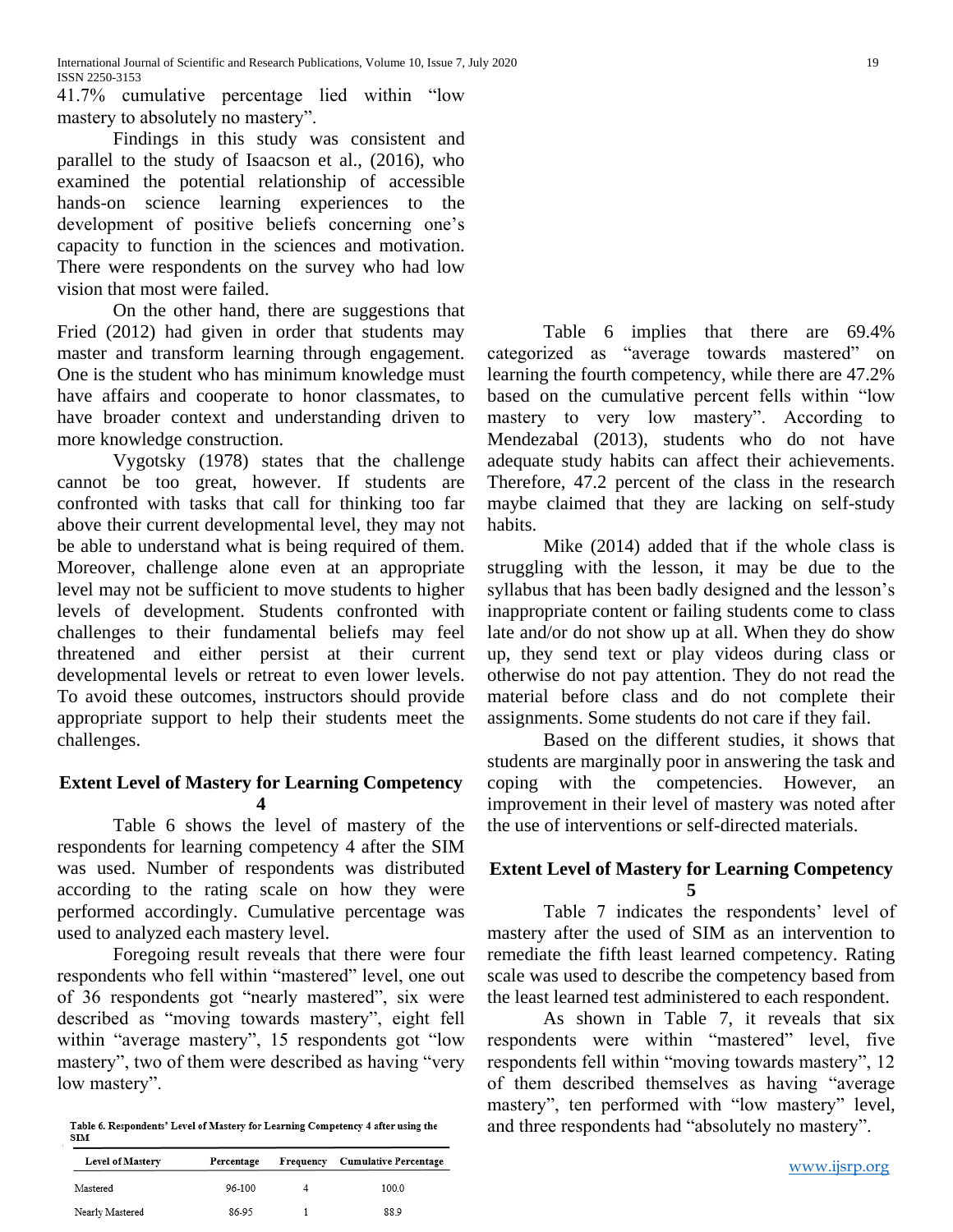At this level, there were students possesses minimum knowledge in differentiating plant and animal cell according to its absence and presence organelles. Learning tools were not sufficient and students did not pay attention to content.

Table 7. Respondents' Level of Mastery for Learning Competency 5 after using the **SIM** 

| Level of Mastery       | Percentage | Frequency    | <b>Cumulative Percentage</b> |
|------------------------|------------|--------------|------------------------------|
| Mastered               | 96-100     | 6            | 100.0                        |
| Nearly Mastered        | 86-95      | 0            |                              |
| Moving Towards Mastery | 66-85      | 5            | 83.3                         |
| Average Mastery        | 35-65      | 12           | 69.4                         |
| Low Mastery            | 16-34      | 10           | 36.1                         |
| Very Low Mastery       | $5 - 15$   | $\mathbf{0}$ |                              |
| Absolutely No Mastery  | $0 - 4$    | 3            | 8.3                          |
| Total                  |            | 36           |                              |

Based from the observation, the students only read the content of the test but they did not analyze the questions.

According to Kendra (2014), this happens when a student fails to focus on what is being taught. Maybe they had other things in their mind that day or the material simply was not engaging enough to capture their attention. Another reason for not paying attention is that the student did not see a reason for learning this information; it did not seem to have a purpose related to the subject at hand. There is an encoding failure which may also occur when too much information all at once, causing them to have to pick and choose what the brain will retain.

Parallel study of Ibe cited by Martin (2009) shows that majority of students are poor in sentence analysis. Another reason in which a respondent may fail and not master the competency well is supported by Sigamony (2014) who reveals that if the students do not analyze a lesson he or she fails to grasp a concept to pre-knowledge and their existing knowledge structures which militate against any kind of understanding.

Chaitin (2017) states in his essay "The Limits of Reason", he argued that understanding something means being able to figure out a simple sets of rules that explain the situation.

# **5. Conclusions**

 This publication is licensed under Creative Commons Attribution CC BY. <http://dx.doi.org/10.29322/IJSRP.10.07.2020.p10303> [www.ijsrp.org](http://ijsrp.org/)

Based on the findings, the following conclusions are drawn:

- 1. There were five least learned competencies identified after the second quarter test in Grade 7 Biology class.
- 2. After the use of strategic intervention and assessment, respondents fell within moving towards mastery level and average mastery level in coping with the five least learned competencies in Biology subject.

## **Acknowledgements**

The researcher would like to extend his sincerest gratitude to the following persons who rendered their valuable time, patience

Dolores Salvacion F. Tolentino, RGC, statistician for giving suggestions and assistance to make this study clearer and successful;

Darmer Hilda O. Aquino, school head of San Felipe Integrated School and to all faculty members.

# **About the researcher**

# **Leonardo C. Acosta**

[\(leonardo.acosta@deped.gov.ph\)](mailto:leonardo.acosta@deped.gov.ph) is presently taking Doctor of Philosophy in Science Education at Lyceum Northwestern University, Dagupan City, Philippines. **REFERENCES**

Anderson, C.W., Sheldon, T.H., & Dubay, J. (2012). The effect of instruction on College Non majors' conceptions of photosynthesis and respiration. *Journal of Research in Science Teaching, 29(8), 761- 776*

Bahar, M. & Polat, M. (2007). The Science Topics Perceived Difficult by Pupils at Primary 6-8 Classes: Diagnosing the Problems and Remedy Suggestions. *Educational Sciences,Theory and Practive v7 n3 p1113-1129.*Retrieved from http://www.edam.com.tr/kuyeb/en/onceki\_sayi ar.asp?act=detay&ID=32

Bandura, A. (2006). *Social Learning Theory*. New York: General Learning Press. 166,345-348

Bruner, J.S. (1966). The Process of Education and Towards a Theory of Instruction. *Man: a Course of Study (MACOS) edition 9-10.*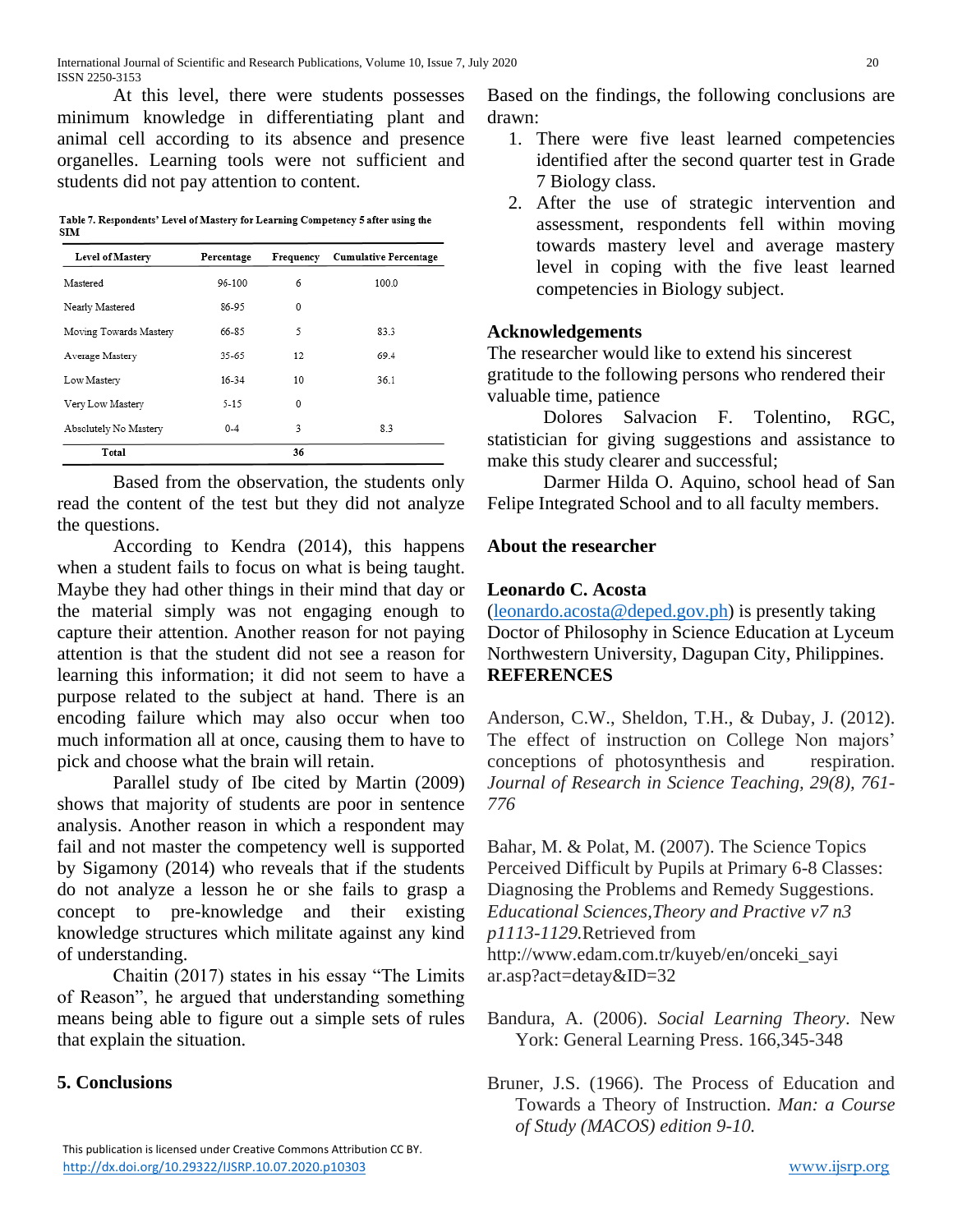Bulat, J., Hanes, A.M., Macon, W., Ticha, R. & Brian, H. (2017). School and Classroom Disabilities Inclusion Guide for Low and Middle Income Countries. *RTI International OP-0031-1701, pp 38.* Retrieved from http://www.rti.org

Bunagan, F. (2012). *Science intervention material*. Retrieved from http://www.slideshare.net/felixbunagan/strategicintervention-material

Chaitin, A. (2017). Assessing Teaching and Assessment Competencies of Biology Teacher. *The Limits of Reason. pp. 192-193*

Dacumos, L. (2015). *Personality styles, stress-coping mechanisms and academic performance of grade nine students in Science.* Manuscript submitted for publication

DepEd Memorandum no. 160 series of 2012. *Maximizing utilization of the National Achievement Test (NAT) results to raise the achievement levels in low performing schools.*

DepEd Order no. 8 series of 2015. *Policy Guidelines in Classroom Assessment for the K-12 Basic Education Curriculum Program.*

DepEd Order no. 39 series of 2012. *Policy Guidelines on Addressing Gaps and Implementing a Reading and Writing Program in Secondary Schools.*

DepEd Order no. 42 series of 2016. *Policy Guidelines on Daily Lesson Preparation for the K to 12 Basic Education Program.*

DepEd Order no. 73 series of 2012. *Guidelines on the assessment of learning outcomes under the K-12 Basic Education Curriculum.*

Department of Education Resources (2015). *Most friendly and accessible source of teachers and students resource.* Online Resources

Enhanced Basic Education Act of 2013 Section 5 of Republic Act 10533

 This publication is licensed under Creative Commons Attribution CC BY. <http://dx.doi.org/10.29322/IJSRP.10.07.2020.p10303> [www.ijsrp.org](http://ijsrp.org/)

Escobarte, G. (2015). *Self-directed learning; A key component of adult learning theory.* A guide for Learners and Teachers.

Escoreal, A. (2012). Strategic Intervention Material a Tool to Reduce Least Learned Skills in Grade Four Science

Enriquez, V. (2007). *Psychology of Filipino.* Retrieved from: [http://onlinelibrary.wiley.com/doi/10.1111/1467.839X](http://onlinelibrary.wiley.com/doi/10.1111/1467.839X.0054/pdf) [.0054/pdf](http://onlinelibrary.wiley.com/doi/10.1111/1467.839X.0054/pdf)

Fried, J. (2012). Transformative Learning through Engagement: Student Affairs Practice as Experiential Pedagogy. *Sterling First Edition*

Geleta, B., Tadesse, G., & Belayneh (2008). *Biology Syllabus for Grade 7 and 8.* Curriculum Framework Development Department of MOE.

Goldschmid, B. & Goldschmid, M. (2006). *Modular instruction in Higher Education*. *A Review*. McGill Univ., Montreal (Quebec). Center for Learning and Development.

Gureckis, F. & Markant R. (2008). *Explanation of cognition.* Retrieved from http://www.slideshare.net/Gureckis/explanation/ofthree-domains-of-learning

Huba, T. and Freed, C. (2000). *Learners' centered assessment.* Retrieved from [http://www.pearson.com/us/highereducation/program/](http://www.pearson.com/us/highereducation/program/Huba-Learner-Centered) [Huba-Learner-Centered](http://www.pearson.com/us/highereducation/program/Huba-Learner-Centered) Assessment-On-College-Campus

Hudson, D. (2016). Specific Learning Difficulties-What Teachers Need to Know. *Learning disabilities - Handbooks*

Isaacson, M.D., Supalo, C., Michaels, M., & Roth, A. (2016). An examination of accessible Hands-on Science Learning Experiences, Self-Confidence on One's Capacity to Function in the Sciences, and Motivation and Interest in Scientific Studies and Careers.*Journal of Science Education for Students with Disabilities, v19 n1 Article 7 pp 68-75.*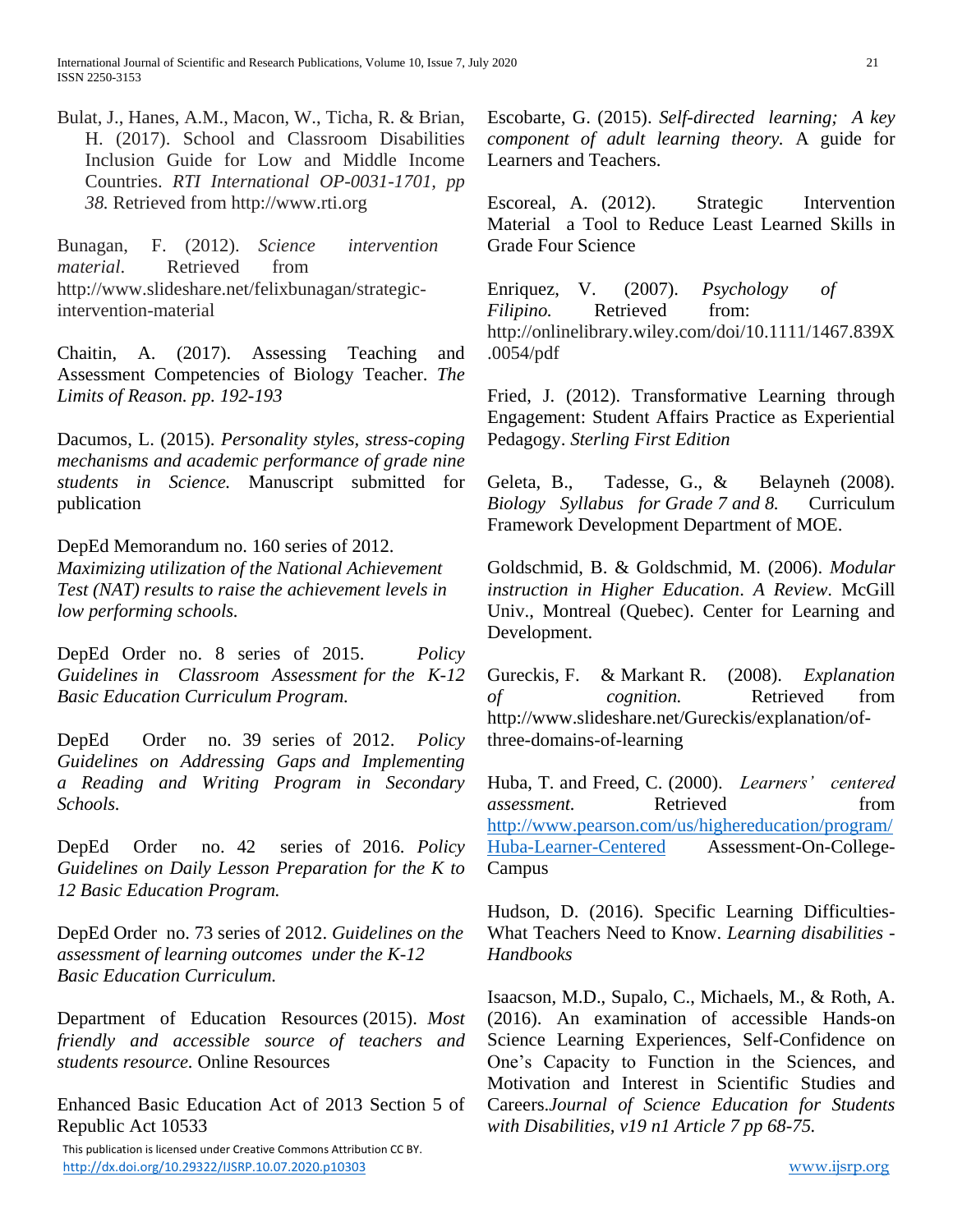International Journal of Scientific and Research Publications, Volume 10, Issue 7, July 2020 220 ISSN 2250-3153

Retrieved from http://scholarworks.rit.edu/jsesd

Jackson, G (2009). An Investigation on the Effect of Self-Directed learning on Science Learning. *M.A Research Communications Ltd.*

Kamamia, L. Ngugi, N.,and Thinguri, R. (2014). Establishing to which the subject mastery enhances quality teaching to student- teachers during teaching practice. *International Journal of Education and Research.*

Kendra, N. (2014). The Learning Science in Informal Environments Study in Context.*National Science Foundation pp. 129-130*

Knowles, M. (1975). *Self-directed Learning.* A guide for learners and teachers. (N.Y.: Cambridge Books) p. 18

Latsky, J., Hatzel B. & Thomas, S. (2010). An investigation of the impacts of teacher driven professional development on pedagogy and Students Learning. *Teacher Education Quarterly. 35 (2), 135- 54*

Martin, F. (2009). Learning Difficulties among Middle Science Class after instruction. *RTI International pp 76*

McClendon, J. (2002). *A critical theory of selfdirected learning.* New Directions for Continuing Education, N25 17-30 p.17

Mendezabal, P. (2013). Experiential Pedagogy as Practice in transforming knowledge. *Stylus Publishing First Edition.*

Mike, I. (2014). *Specific Learning Difficulties.*  Australian Council for Educational Research Ltd. Second Edition

Pai, O., Rao, I., & Punja D. (2007). *The effectiveness of self-directed learning and traditional lecture.* A research from Manipal University

Regional Memorandum no.165 s. 2016, *Policy guidelines in daily lesson preparation for the K-12 Basic Education Program*

Renard, P., & Yadav. D. (2016). E-learning package for Grade 7 Biology teaching method, *Pakistan journal of distance an online learning,* 1(2), 33-37

Republic Act 10533 or Enhanced Basic Education Act of 2013 Section 5

Rosenkranzer, F., Kramer, T., Horsch, C., Schuler, S., & Rieb, W. (2016). Promoting Student Teachers' Content Related Knowledge in Teaching Systems Thinking:Measuring Effects of an Intervention through Evaluating a Videotaped Lesson.*Higher Education Studies v6 n4 p156-169.*

Sigamony, T. (2014). Naïve Knowledge and Post Knowledge about Science Learning. *Best Practices on Scientific Research. pp. 144*

Skiff, A. and Hetzel, C.S. (2008). Self-regulated learning, metacognition and soft skills:The 21st century learner.

Slavin, K. (1987). An investigation of the impacts of teacher- driven professional development on pedagogy and student learning. *Teacher Education Quarterly.*35 (2)

Stufflebeam, D. (1960). Quantitative Approaches to Evaluation. *The CIPP Model pp 30-31*

Suba, E. (2010). *Self-learning module in psychology of learning (Edition 720 Nueva Ecija).* Open University Central State University Science City of Muñoz.

Supratman, A.M. (2013). Piaget's Theory in the Development of Creative Thinking.*Korean Society of Mathematical Education Vol.17, No 4 page 291-307.*

Vega, F., Prieto, N., and Carreon, M. (2009). Strategic Intervention Material in Department of Education Region IX.

Villanueva, S. (2007). *Assessment of Student Learning.* Retrieved from